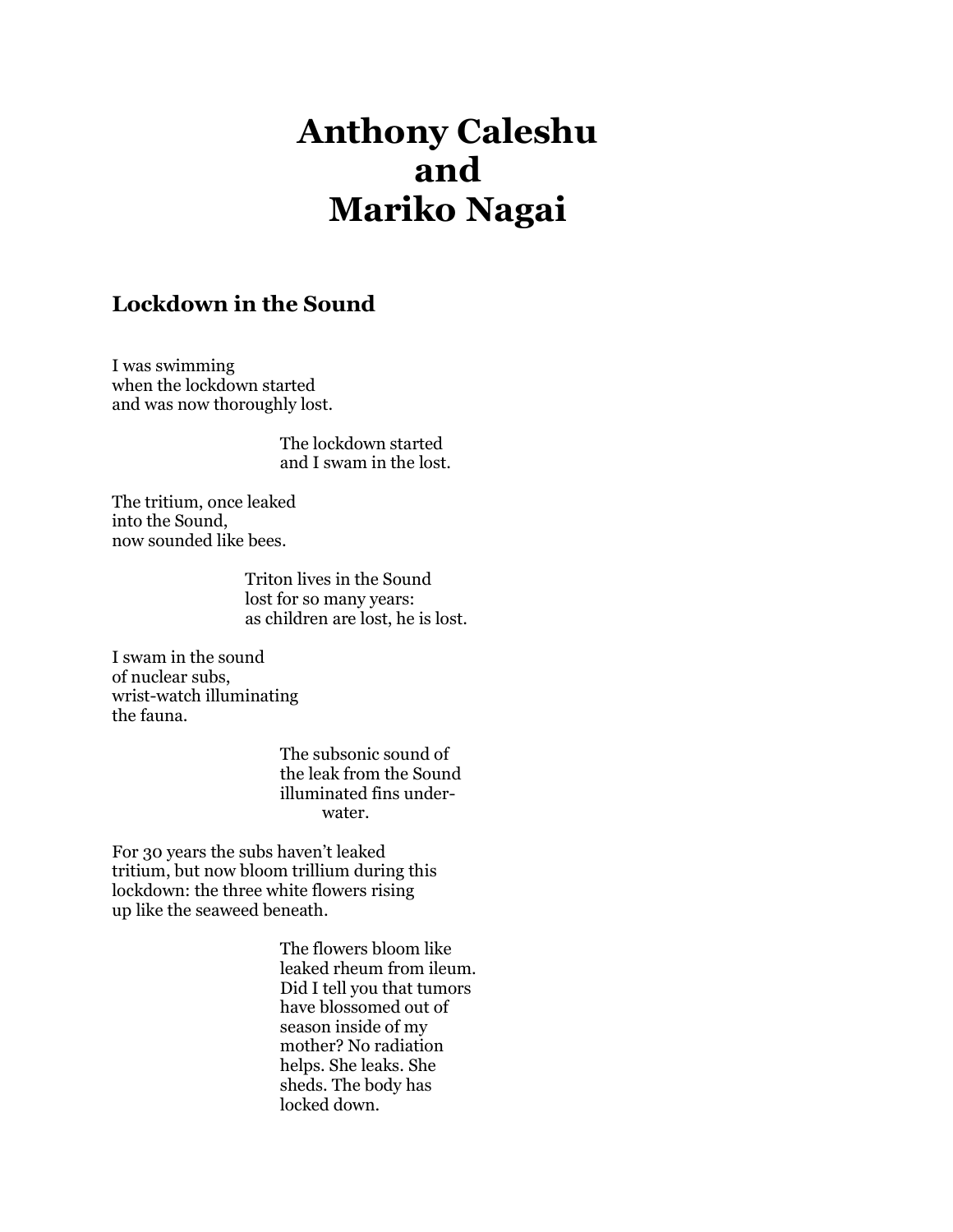The wifi signal is weak underwater, our Zoom incomplete.

> We live in the past, the present, the future.

Blown out to sea, we moor our bodies to a lobster pot.

> Each year is imprinted on a lobster's body. They are not witnesses to what the land suffers but they sense the changes in the water.

Lobsters like dogs communicate by urine.

> One limb at a time, I crawl through the sea, out of the sea, onto the land.

In the stories, our elegies for others are always the elegies for ourselves.

> And the funeral, not for the dead but us, the dying.

Everything is in motion, perpetuating – but our Zoom is not ambitious – the moon wanes.

> During the lockdown, we live through zooming into aspects of our lives, lives lived through the microscope. We look closely, and live closely, so closely we've forgotten how to live as a whole.

In the distant future I am swimming through the murk of algae blooms and viral loads.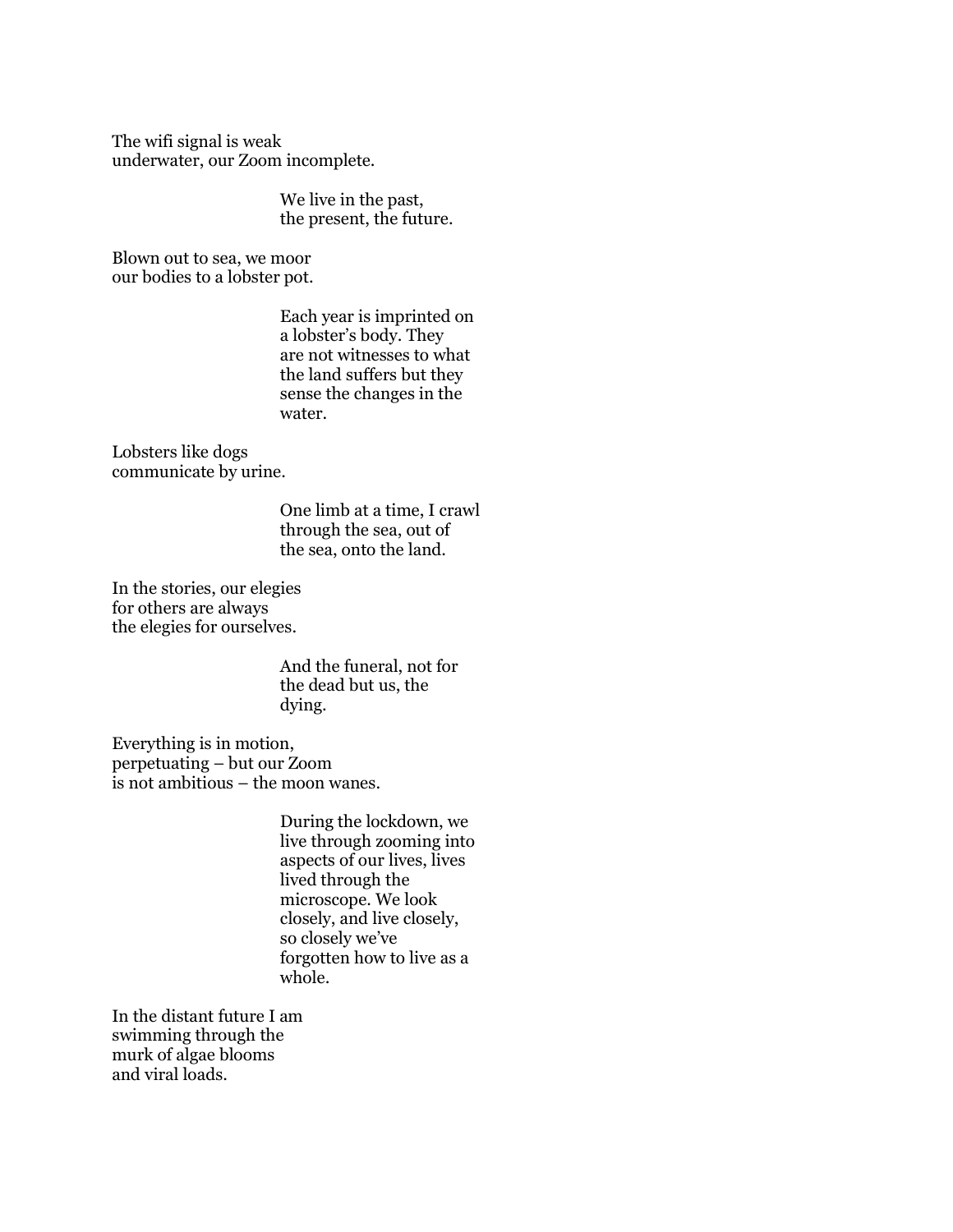In the distant future, I am unloading in the present tense and the future perfect.

In the future perfect, fish will have swum for a long time with masks –

> We take off our masks when we swim, and we know what it is we are missing.

My mother, as she was leaving, said, 'Will I see you again? Will I come out alive?'

> To my mother, as I was leaving, I said, 'I am going for a swim.'

So I went for a swim in the Sound where Triton lived, but I am a child, and like all children, I am lost.

> In the future, I will find you, Mother, walking on water lilies.

But for now, you sleep in your watery grave, tubes draining you of the sea that's drowning you from inside out.

> Our heart beats amplify in water, our heart beats are running through our bones.

In our bones, we can feel another wave coming.

> In our bones, the language blows with the currents below.

We water the plants, water our hearts, our lungs, even our bones